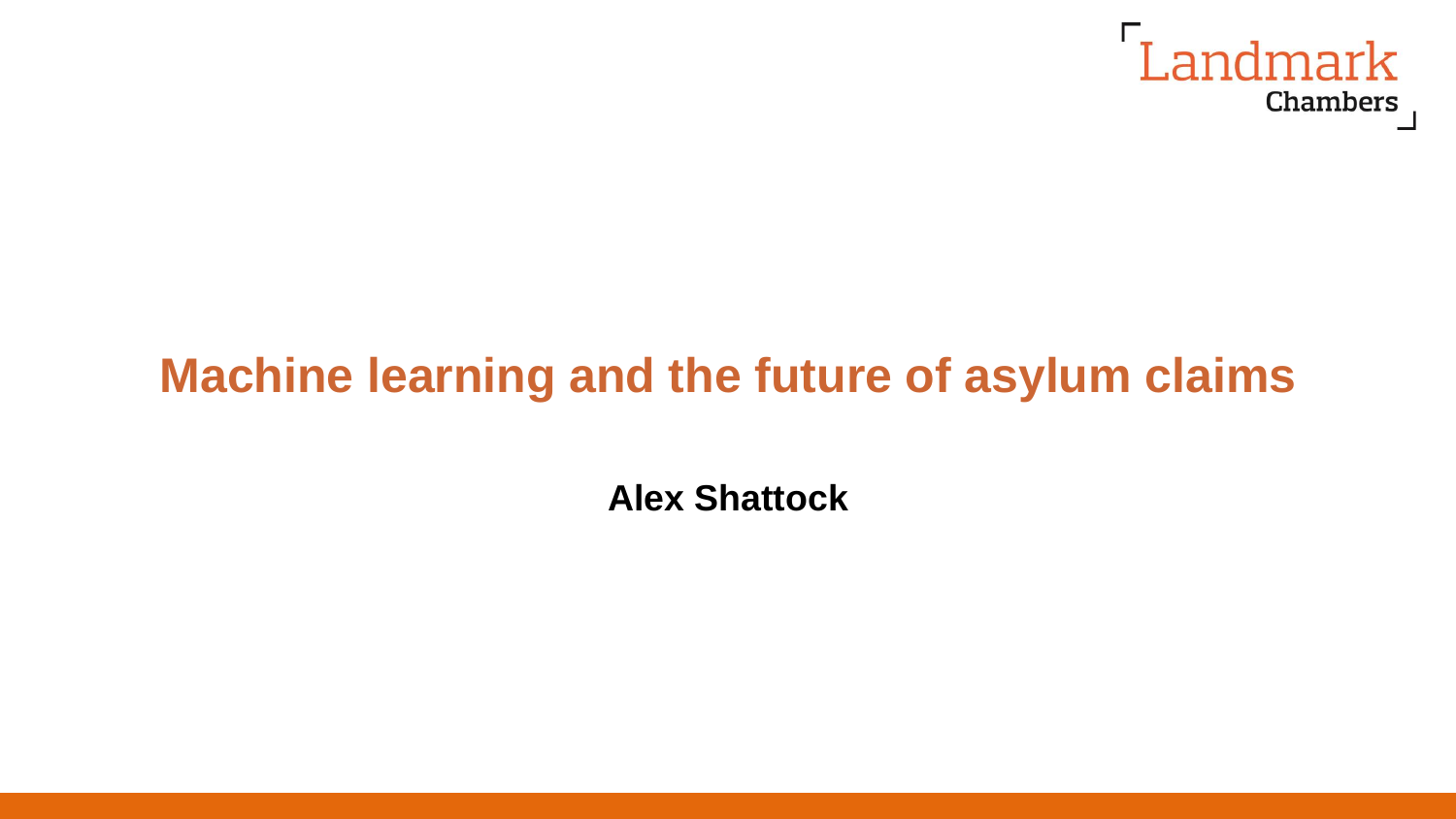# **This talk**

- What is machine learning?
- Machine learning in the immigration context
- Machine learning and asylum claims
- Legal issues on the horizon



Landmark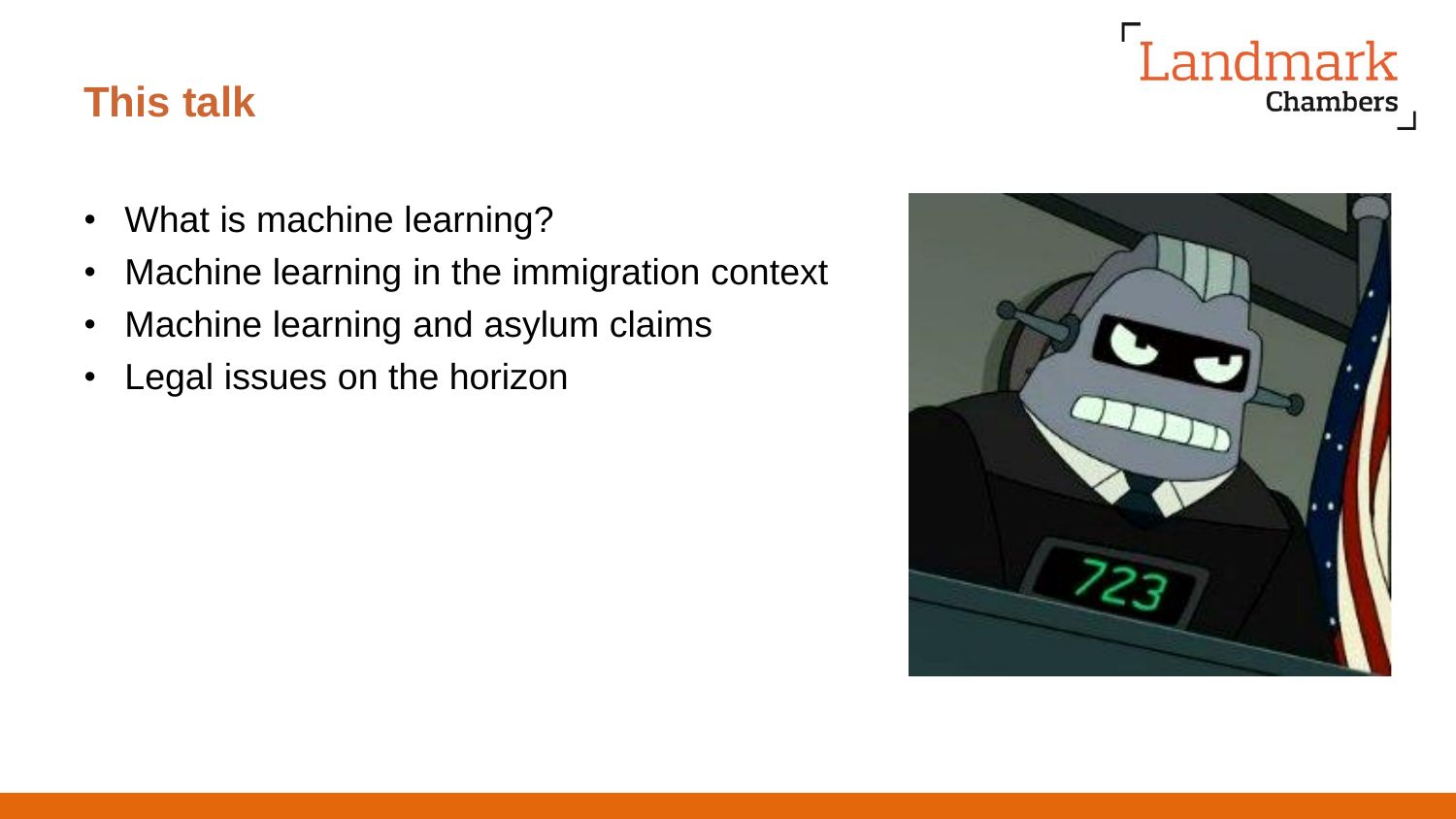# **What is machine learning?**

- A subset of Artificial intelligence (AI)
- UK Government Guidance, *A guide to using artificial intelligence in the public sector* (January 2020):

Chambers

*"AI can be defined as the use of digital technology to create systems capable of performing tasks commonly thought to require intelligence."*

*"AI is constantly evolving, but generally it involves machines using statistics to find patterns in large amounts of data…[it can] perform repetitive tasks without the need for constant human guidance"*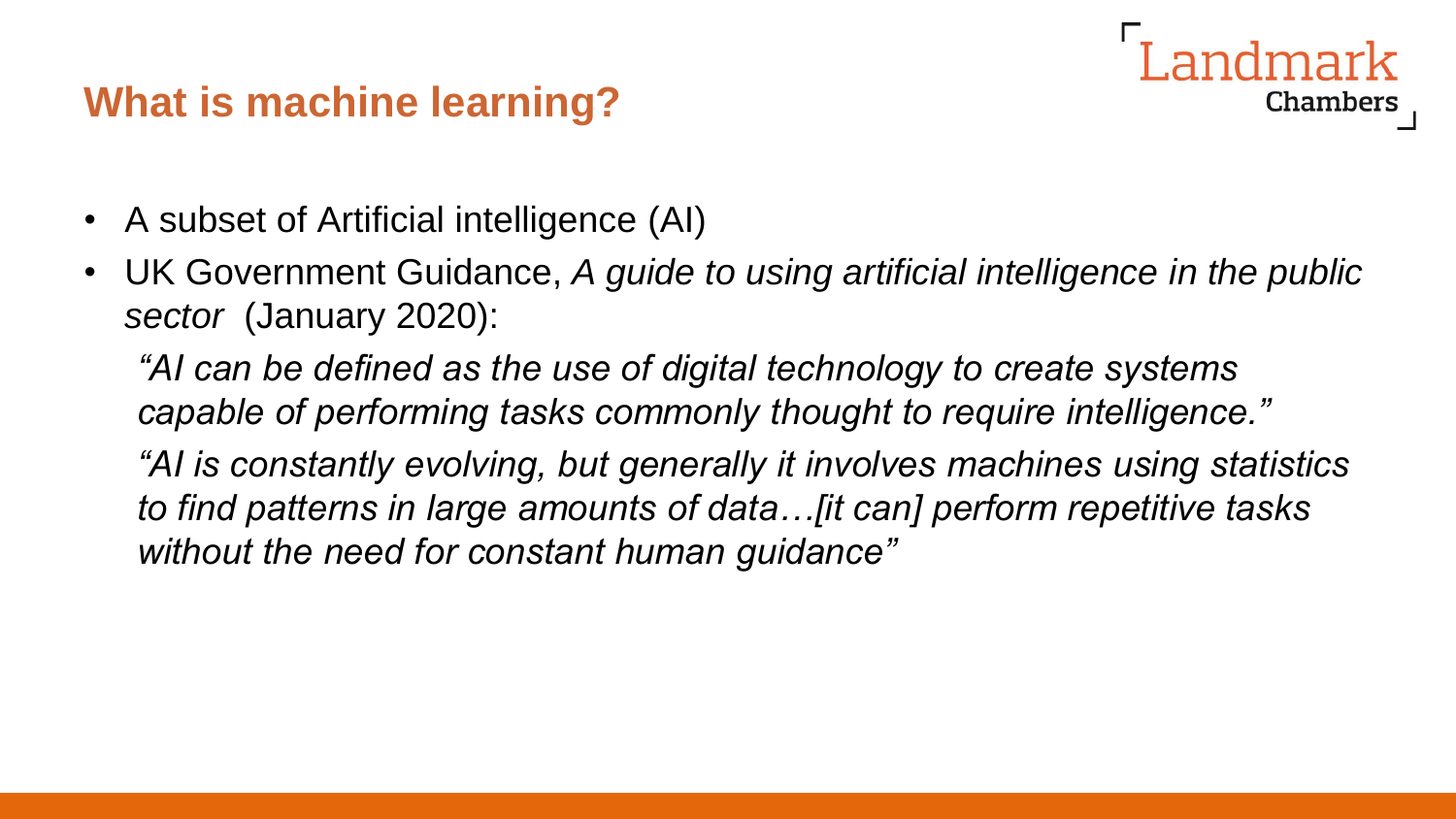# **What is machine learning?**

• Machine learning is a process by which digital systems improve their performance on a given task over time through repetitive experience and feedback

Landmark

- Can be used to train AI algorithms to categorise data and spot patterns in large data sets
- Applications for e.g. facial recognition, speech-to-text translation, driverless cars, fraud detection
- Particularly interesting applications for public sector decision-making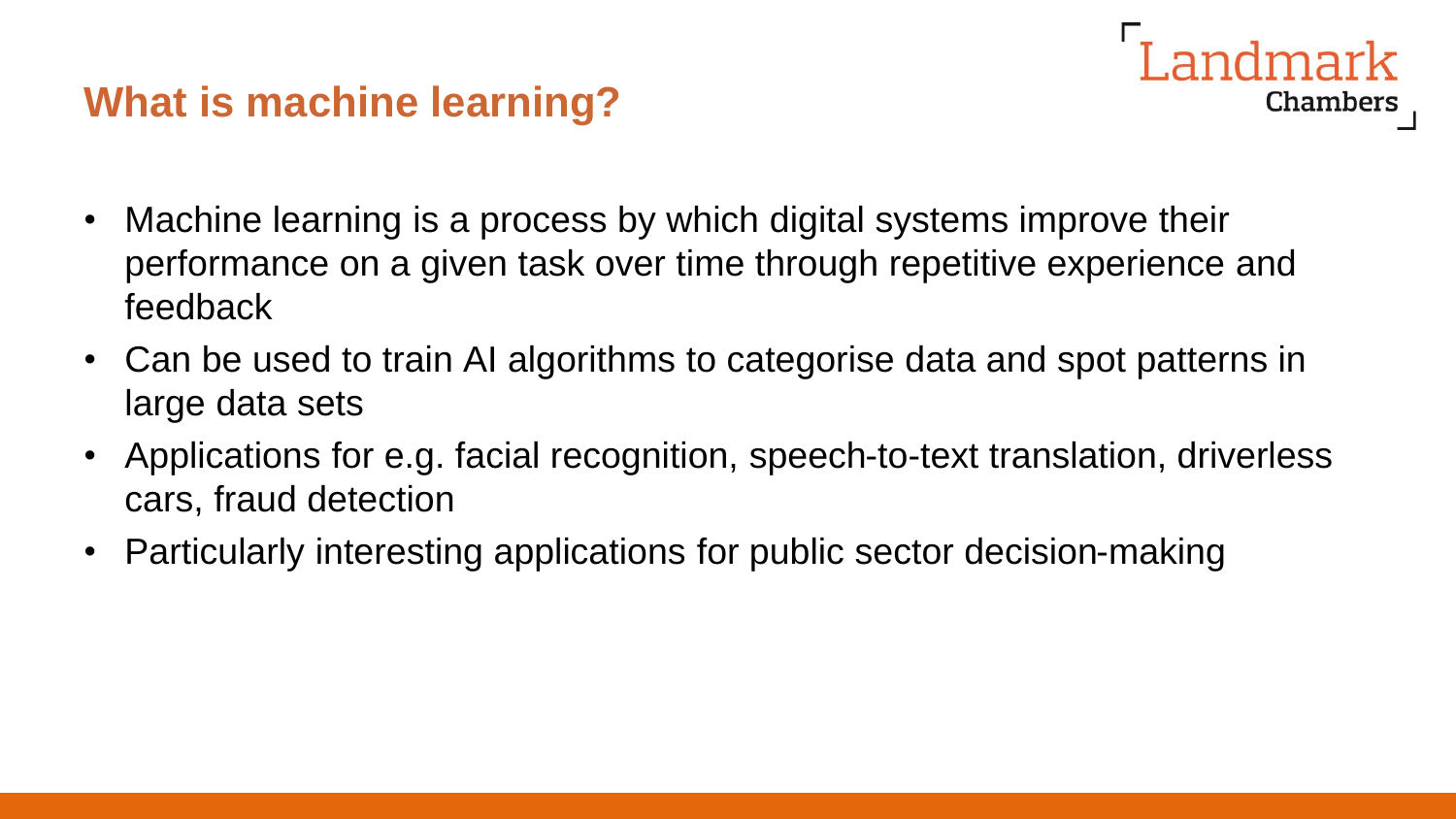# Landmark Chambers

# **Example**

• Let's say we want to train an algorithm to sort images into two categories using machine learning:

> **Category 1** (sloths) **Category 2** (pastries)

- First we ask the algorithm to sort e.g. 500 images
- A human "trainer" will mark the algorithm's homework
- This feedback is put back into the algorithm
- The process is repeated
- Over time, the algorithm "learns" how to distinguish between sloths and pastries through repetition/ trial and error

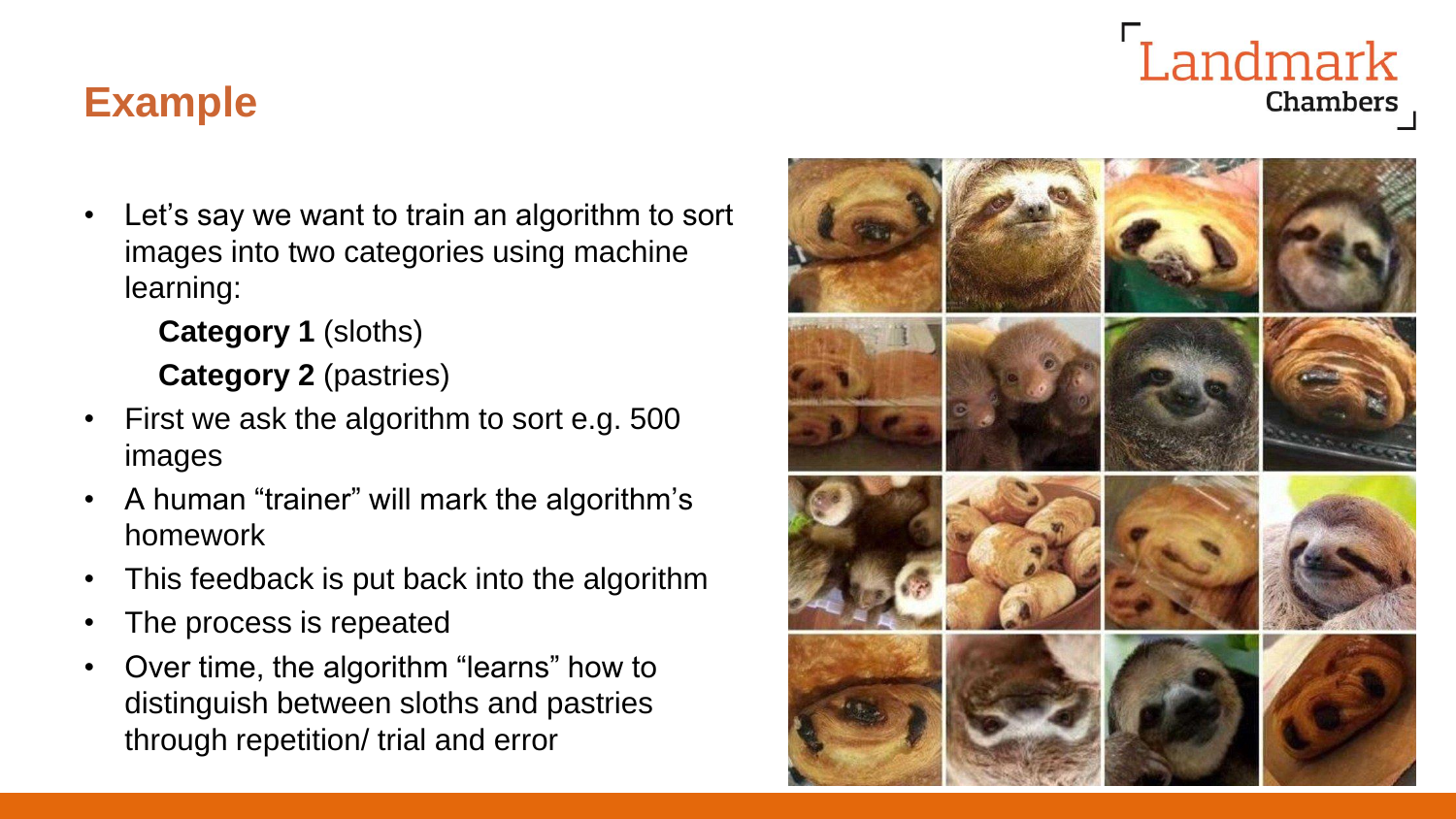# **Public sector applications of machine learning**

- Enormous potential benefits to public sector decisionmakers
- Tasks that these algorithms can help with:
	- Categorisation
	- Tailored public services (e.g. e-mail alerts/ reminders)
	- Disclosure in civil proceedings
	- Repetitive tasks e.g. data entry
	- Contact tracing and risk modelling
	- **Decision making?**
- AI systems are currently being used to assist DVLA, local councils, Home Office, National Crime Agency etc



ndmark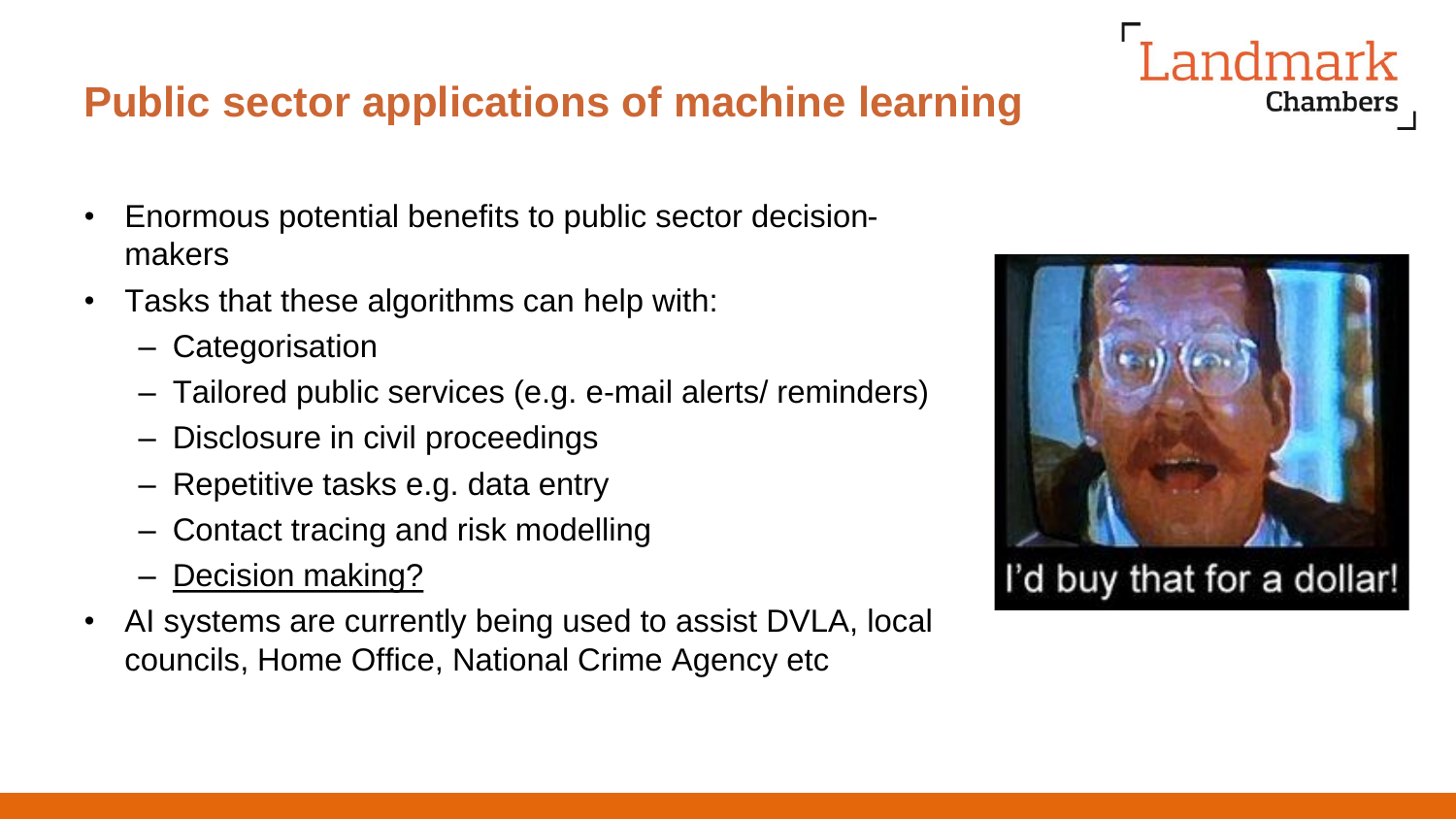# **Machine learning in the immigration context: visa decisions**

- Chambers
- The Home Office has created an AI streaming tool that contributes to immigration policy decisions
	- The tool allocates people to one of three categories based on a series of risk categories
	- Historically this is a task that would be carried out by an immigration caseworker
- The Home Office also uses a separate AI tool to check DWP and HMRC data to verify residence within the Settled Status Application process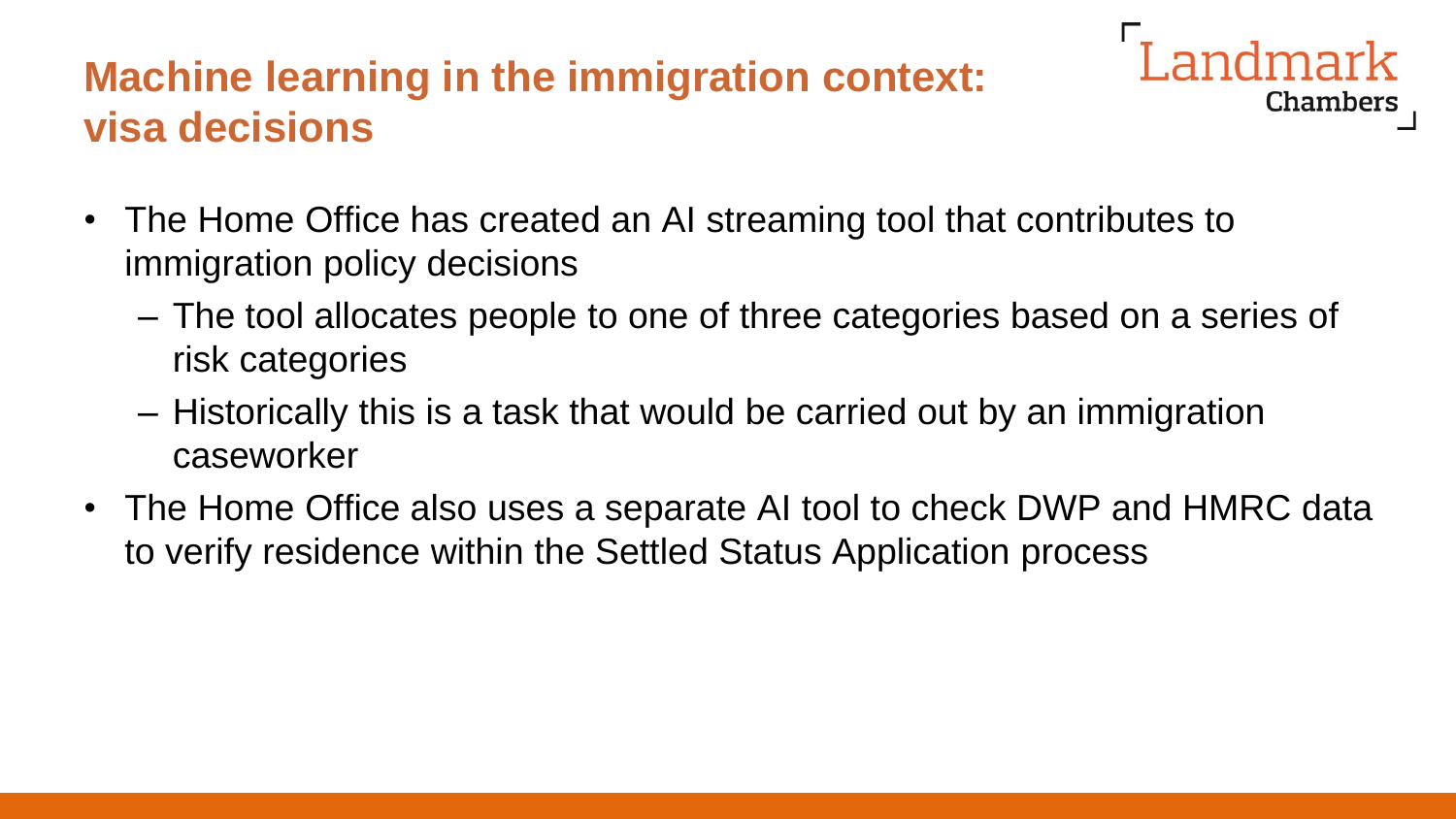# **Machine learning and asylum decisions**

- 2017 study: *Chen and Eagel*
- Created an algorithm to classify applications into two categories (i.e. binary decision): grant of asylum or not?

- Analysed 492,903 asylum hearings from 336 different hearing locations, rendered by 441 unique judges over a 32 year period from 1981-2013
- Their algorithm was able to correctly classify 82% of the decisions into the decision category that was actually reached
- *"We have shown that through a complex non-linear learning system we can predict with a high degree of accuracy whether an asylum applicant would be granted refugee status."*
- Applications for advising clients on prospects and assisting decision making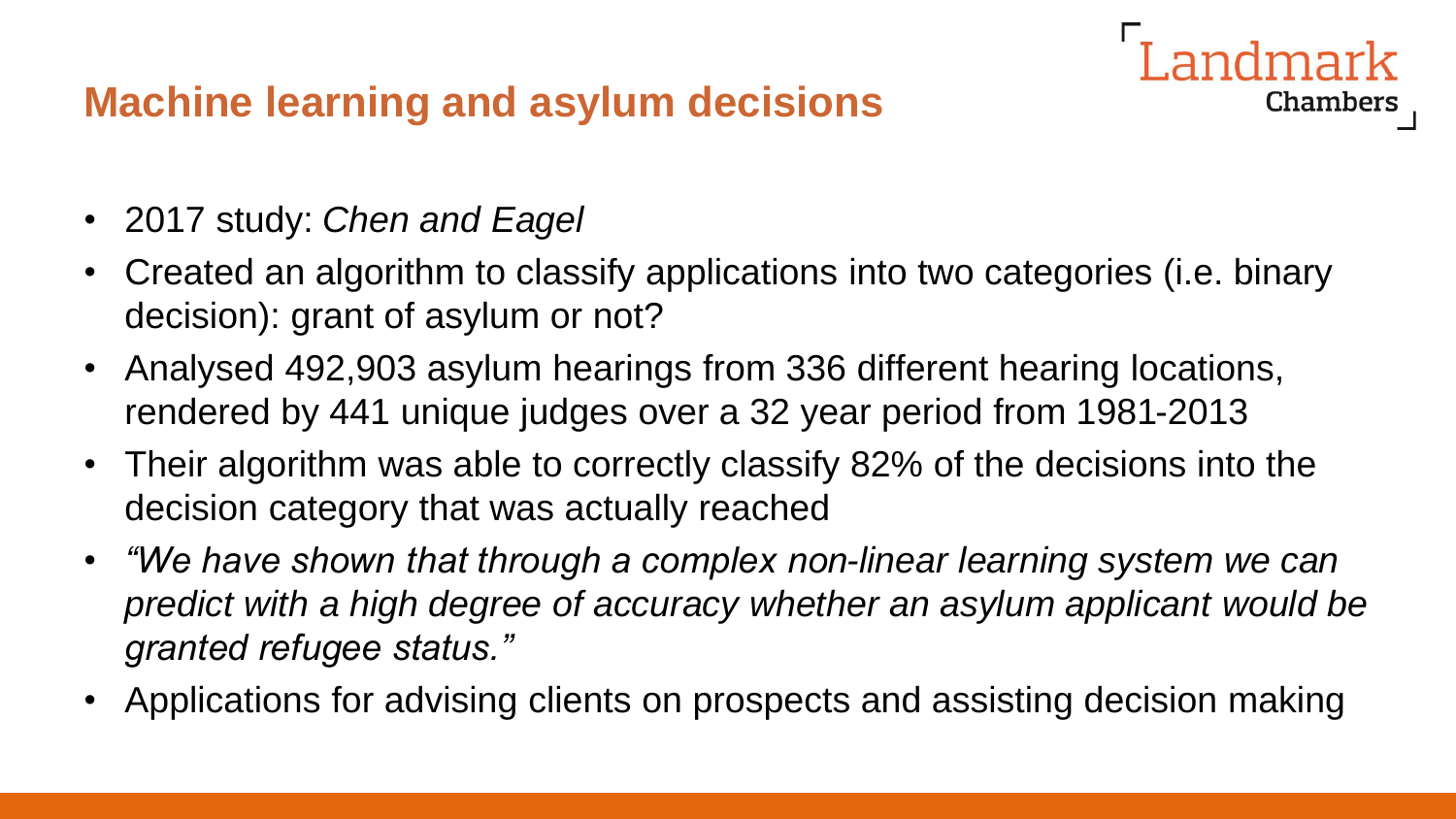#### **Machine learning and asylum decisions**

- Canada and Germany are known to be experimenting with algorithmic decision-making in the immigration field
- Since 2014, Canada has been in the process of developing a "predictive analytics" system to automate activities currently conducted by immigration officials.

- As of June 2018, Canada has been using an automated system to "triage" certain applications into two streams, with "simple" cases being processed and "complex" cases being flagged for review
- Seems reasonable in principle, but once an algorithm starts assisting immigration officials with seemingly harmless "sorting" tasks there are potential legal difficulties…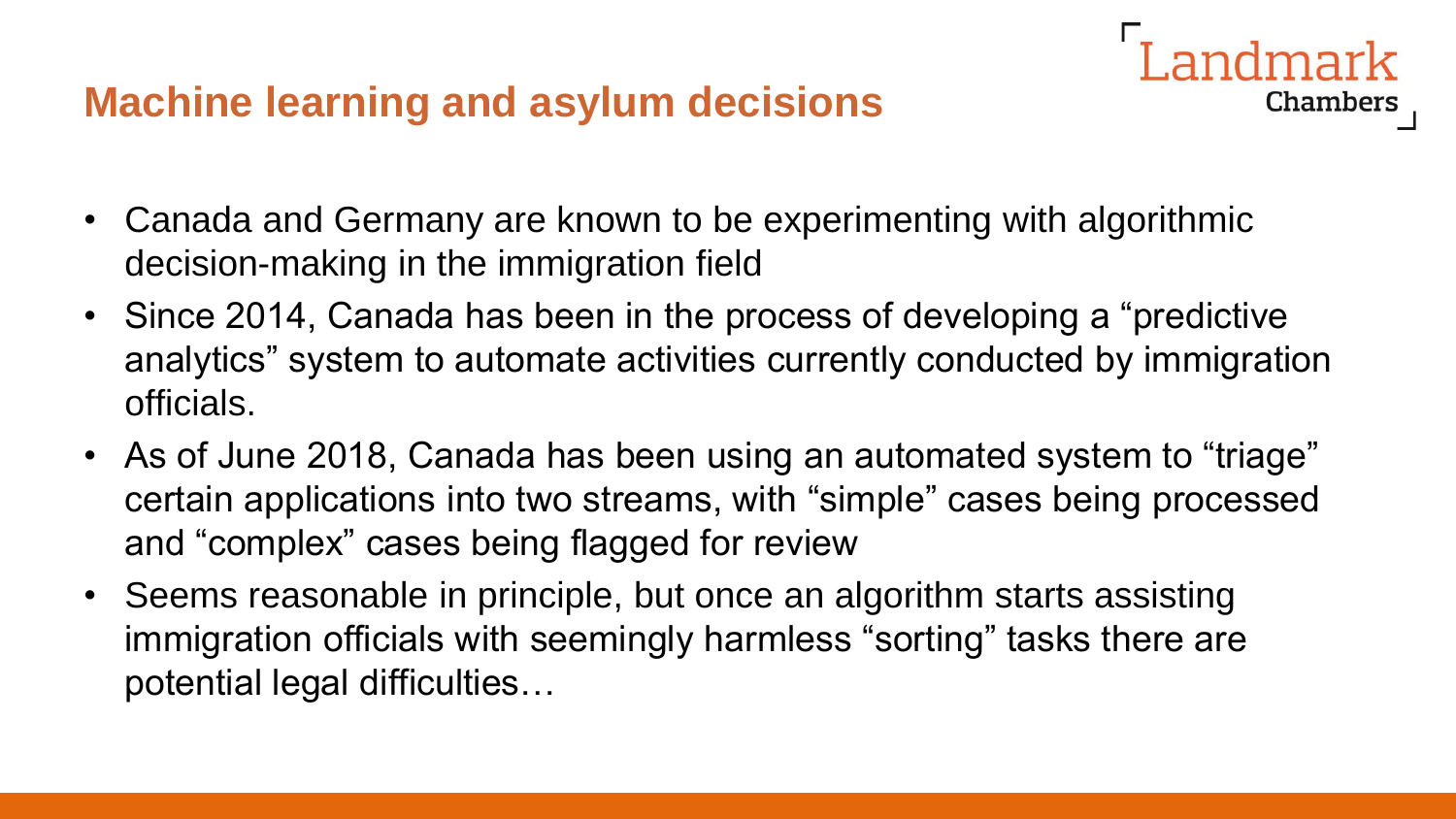



#### **Potential legal issues**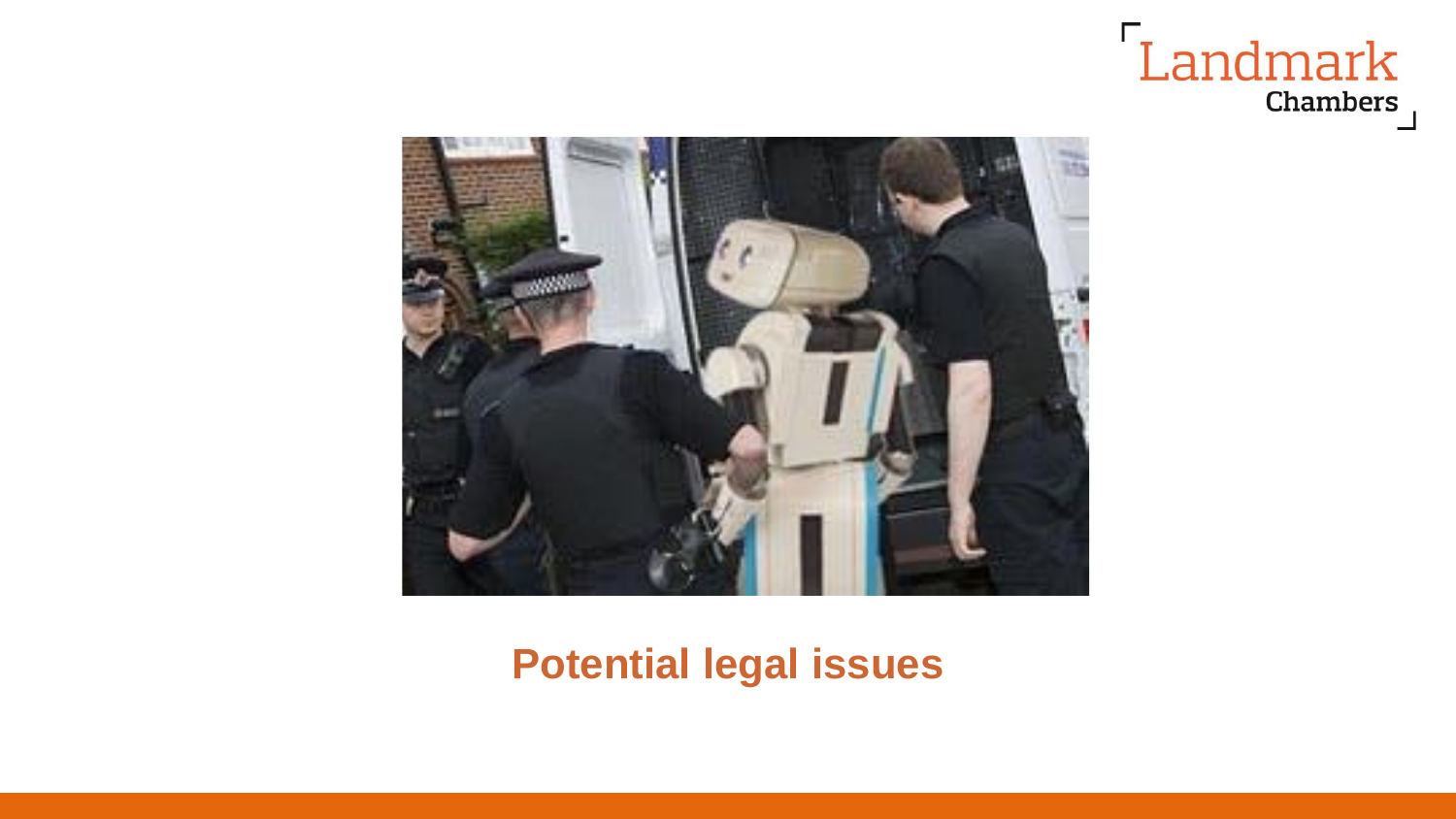#### **Discrimination**

• Very easy for AI algorithms to discriminate if they are left to make decisions without human oversight e.g. who is a fraud risk for the purposes of awarding benefits

andmark

- If AI algorithms are trained using skewed or incomplete information, or designed in a biased way, then the results may be off which happens fairly often as their designers and testers are often not particularly diverse
- E.g. Some local authorities now use AI risk-based verification processes in relation to Housing Benefit and Council Tax Benefit applications to identify fraudulent claims
- Central Bedfordshire Council are using one such system. CBC's Audit Committee report, 9 April 2018: a random sample of 10 "high risk" applicants sorted through the AI system were all working women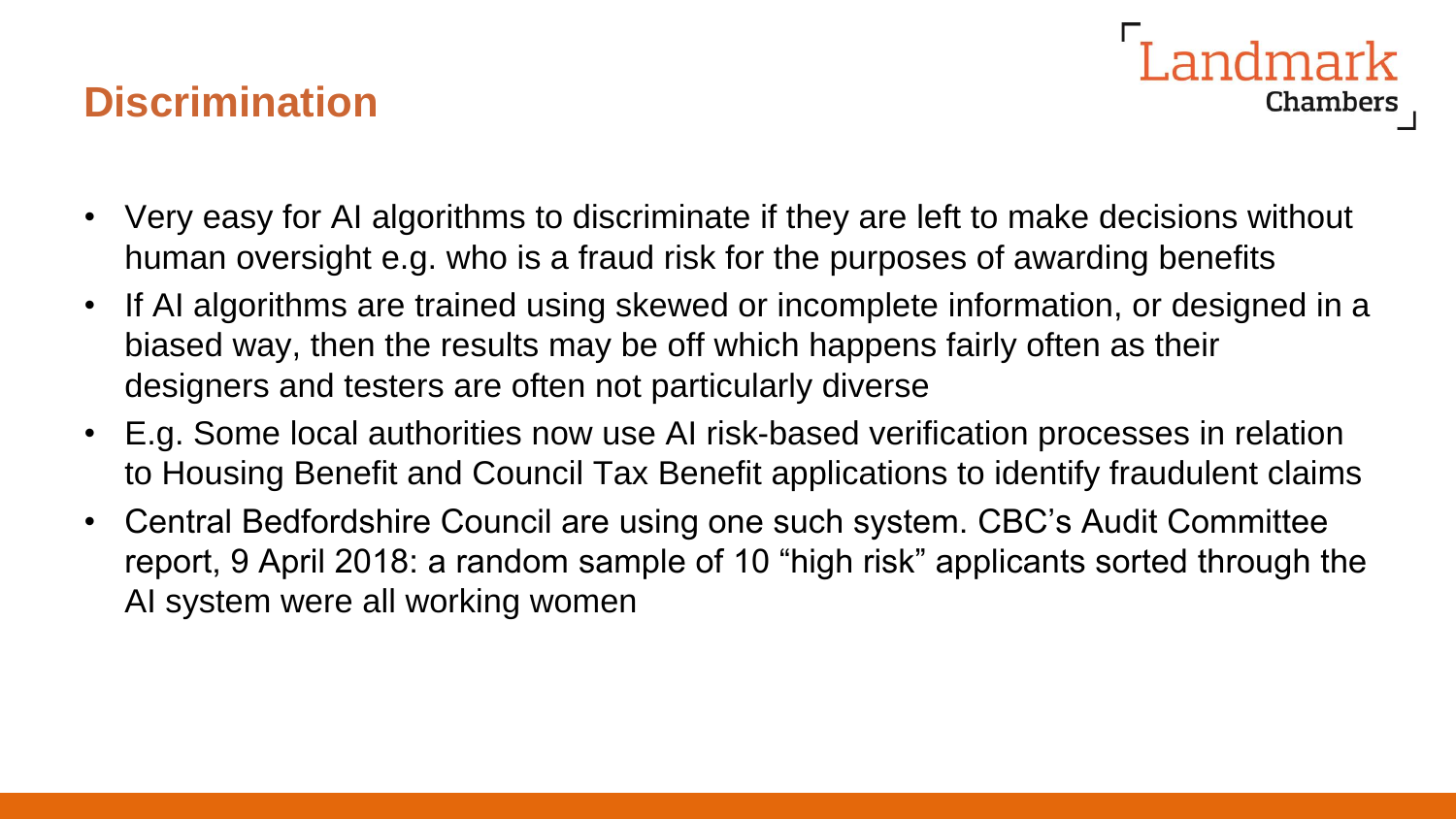# **Discrimination: the Visa system challenge**

• Recent legal challenge to the Home Office's visa streaming tool under the EA 2010, on the basis that it uses nationality as a risk factor (unclear where this has got to)

ndmark

- The allegation is that this is no different to the unlawful scheme the Home Office used to run, where Roma applications were treated with increased scrutiny because Romas were deemed to be higher risk (*R (European Roma Rights Centre) v Immigration Officer at Prague Airport* [2004] UKHL 55)
- It appears that under the current scheme applicants from "high risk countries" are automatically subject to intensive scrutiny
- Government have refused to publish its list of suspect nationalities
- Claim filed this month by JCWI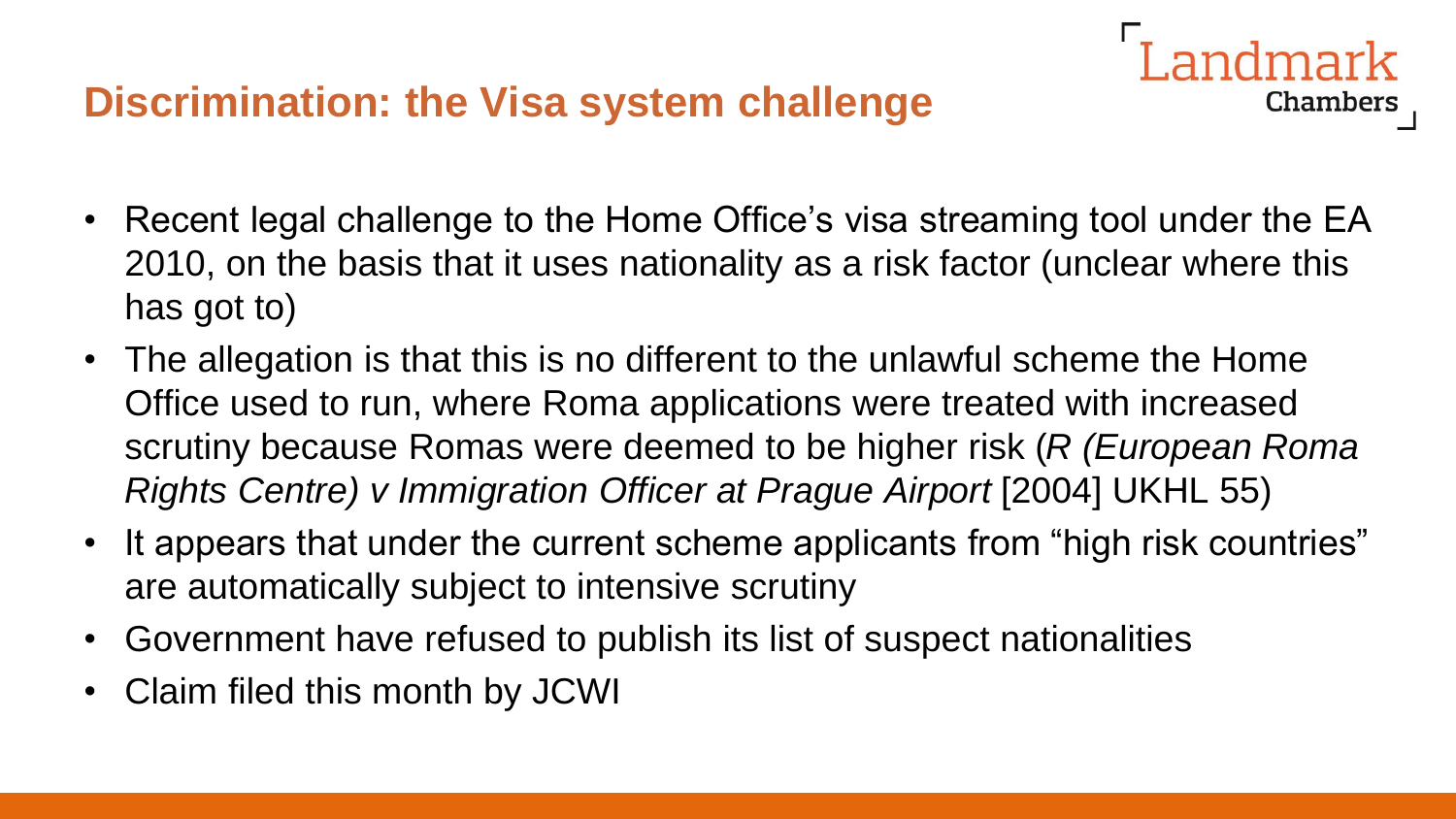# **Discrimination: asylum claims?**

• The decision-making process is opaque but it appears that algorithms are already being used to co-ordinate and compile data between different government departments and agencies- unclear whether this is yet happening in the asylum context

- If the Visa categorisation system survives challenge or court guidance is provided on how it can be modified, a wider rollout is very likely
- It seems like only a matter of time before machine-learning becomes integrated into asylum decision making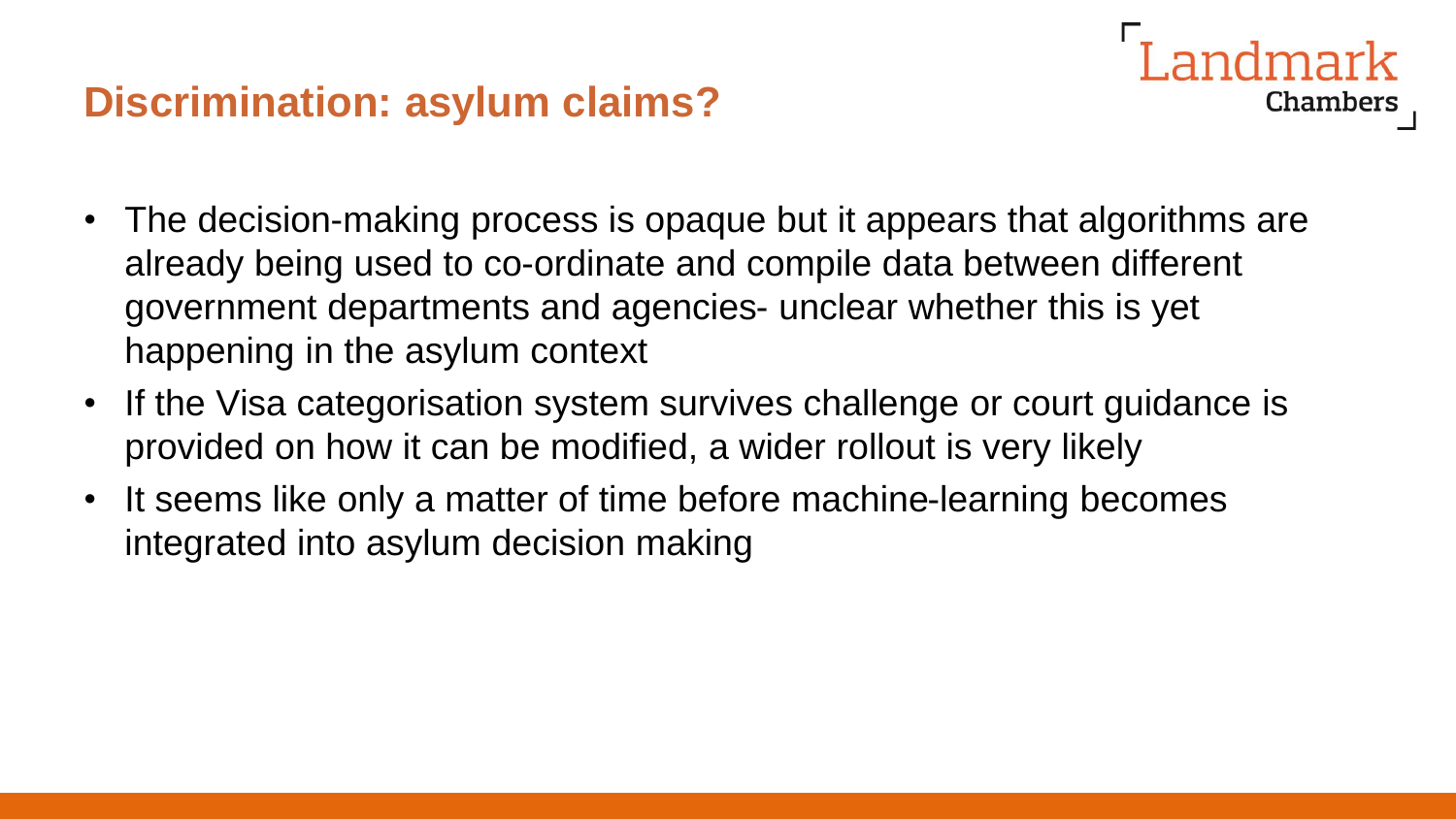#### **Accountable decision-making**



• House of Lords AI Committee:

*"The number and complexity of stages involved in these deep learning systems is often such that even their developers cannot always be sure*  which factors led a system to decide one thing over another. We received a *great deal of evidence regarding the extent and nature of these so-called 'black box' systems."*

- How does one JR an AI-assisted decision?
- Duty of candour and algorithmic decision-making?
- FOI/disclosure of an AI methodology/code? Potential issues with third-party copyright and commercial confidentiality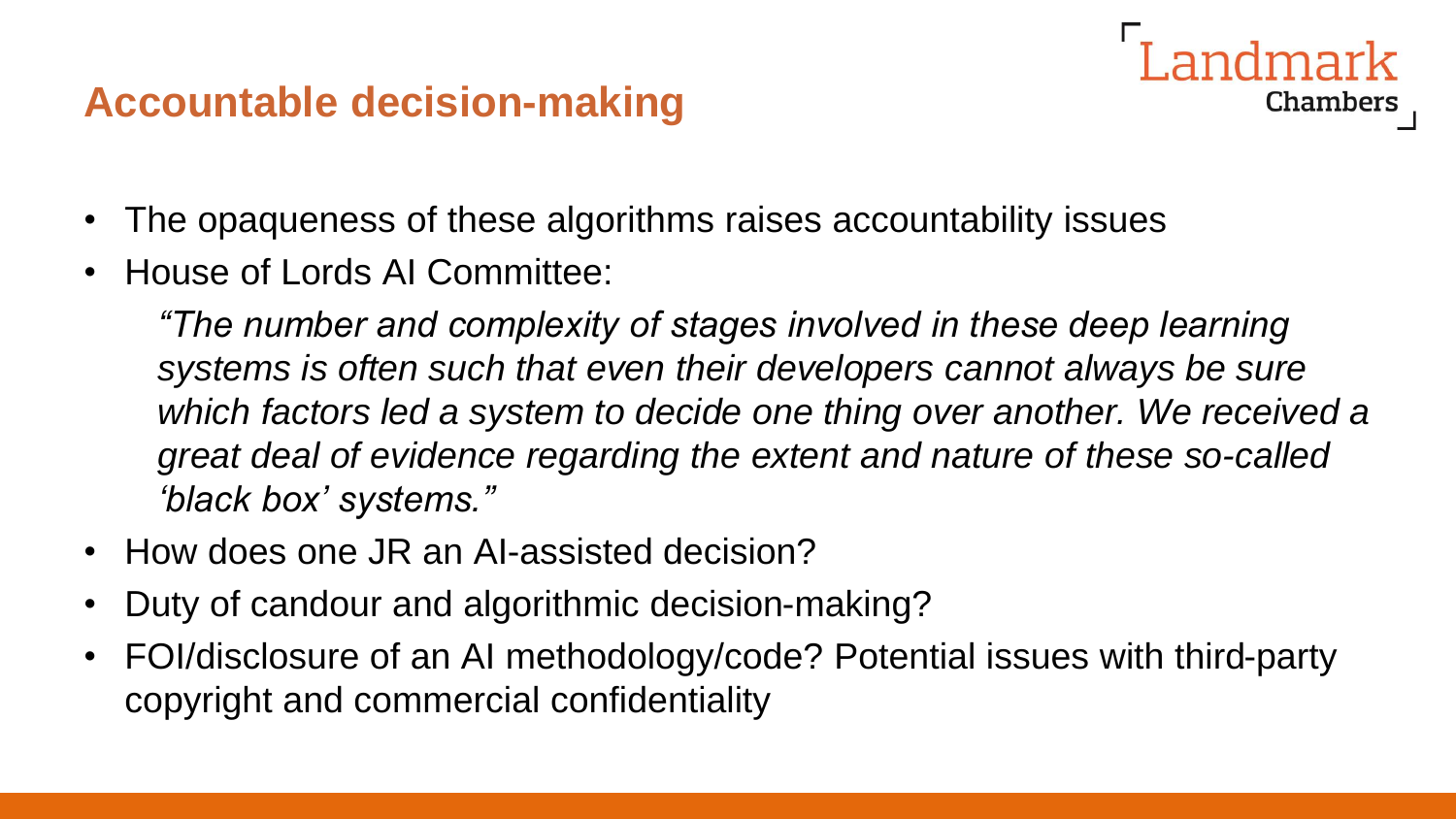#### **Possible solutions**



- Equality auditing of datasets and algorithm design
- Greater transparency regarding when decisions are reached with the help of an algorithm, and what assistance is provided
- Standard procurement contracts for AI systems with built-in transparency and accountability clauses
- Ringfencing certain decisions from fully-automated decision-making. See e.g. GDPR Article 22: *"The data subject shall have the right not to be subject to a decision based solely on automated processing, including profiling, which produces legal effects concerning him or her or similarly significantly affects him or her."*